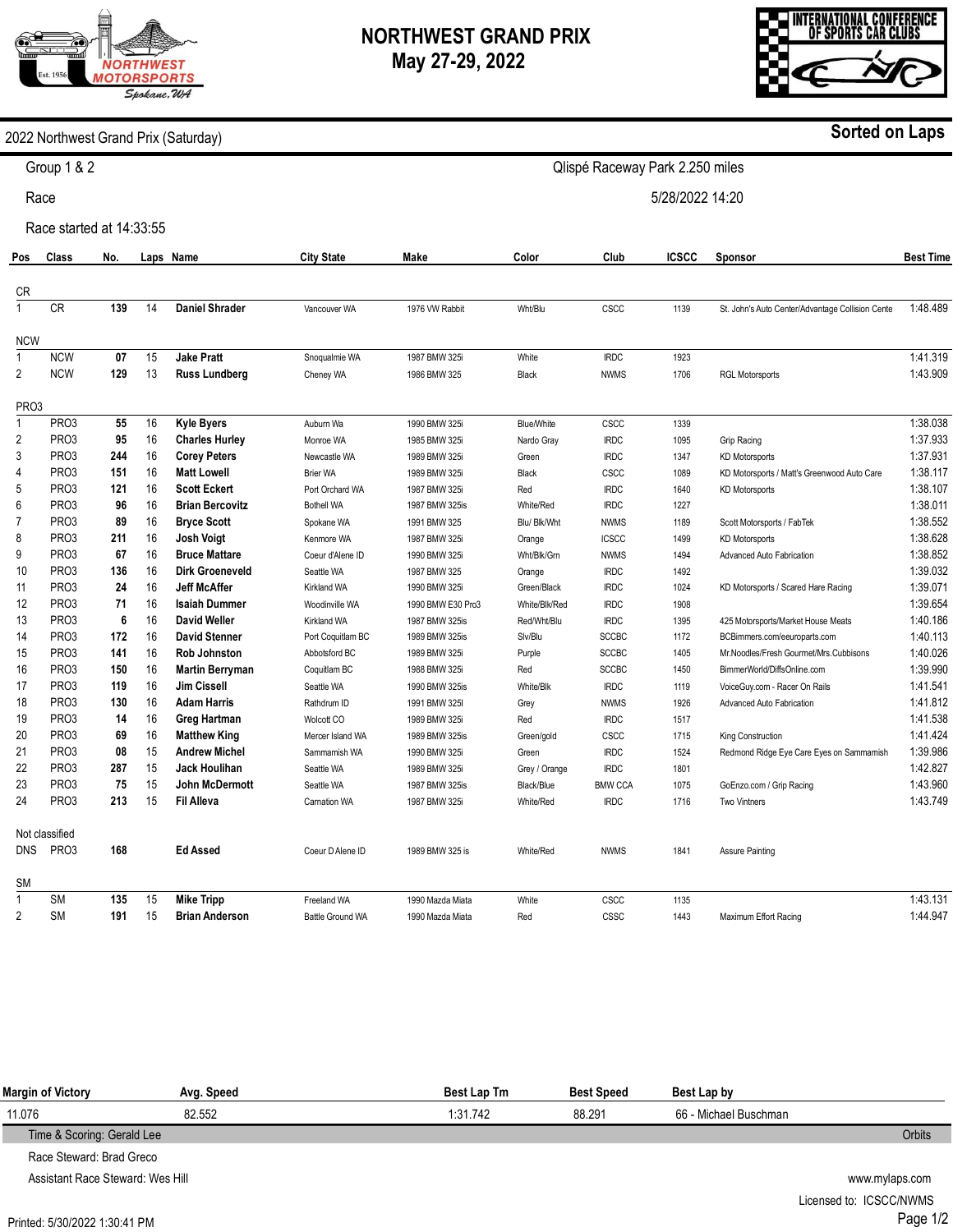## **NORTHWEST GRAND PRIX May 27-29, 2022**

#### 2022 Northwest Grand Prix (Saturday)

Group 1 & 2

Race

Race started at 14:33:55

| Pos        | Class      | No. | Laps | Name                | <b>City State</b> | Make            | Color     | Club        | <b>ICSCC</b> | Sponsor                      | <b>Best Time</b> |
|------------|------------|-----|------|---------------------|-------------------|-----------------|-----------|-------------|--------------|------------------------------|------------------|
| <b>SPM</b> |            |     |      |                     |                   |                 |           |             |              |                              |                  |
|            | <b>SPM</b> | 66  | 16   | Michael Buschman    | Coeur D'alene ID  | 2011 Subaru STI | Prl/Wh    | <b>NWMS</b> | 1452         | Washington Auto Collision    | 1:31.742         |
|            | <b>SPM</b> | 68  | 16   | <b>Pete Bristow</b> | Federal Wav WA    | 2001 BMW 330i   | Silver    | <b>IRDC</b> | 1261         | <b>Bristow's Auto Repair</b> | 1:36.447         |
|            | <b>SPM</b> | 144 | 16   | <b>Chris Ward</b>   | Liberty Lake WA   | BMW E46         | Green/Wht | <b>NWMS</b> | 1513         |                              | 1:38.060         |

| Margin of Victory                | Avg. Speed | <b>Best Lap Tm</b> | <b>Best Speed</b> | Best Lap by           |                |
|----------------------------------|------------|--------------------|-------------------|-----------------------|----------------|
| 11.076                           | 82.552     | 1:31.742           | 88.291            | 66 - Michael Buschman |                |
| Time & Scoring: Gerald Lee       |            |                    |                   |                       | <b>Orbits</b>  |
| Race Steward: Brad Greco         |            |                    |                   |                       |                |
| Assistant Race Steward: Wes Hill |            |                    |                   |                       | www.mylaps.com |
|                                  |            |                    |                   |                       | .              |

# Licensed to: ICSCC/NWMS Page 2/2



**Sorted on Laps**



Qlispé Raceway Park 2.250 miles

5/28/2022 14:20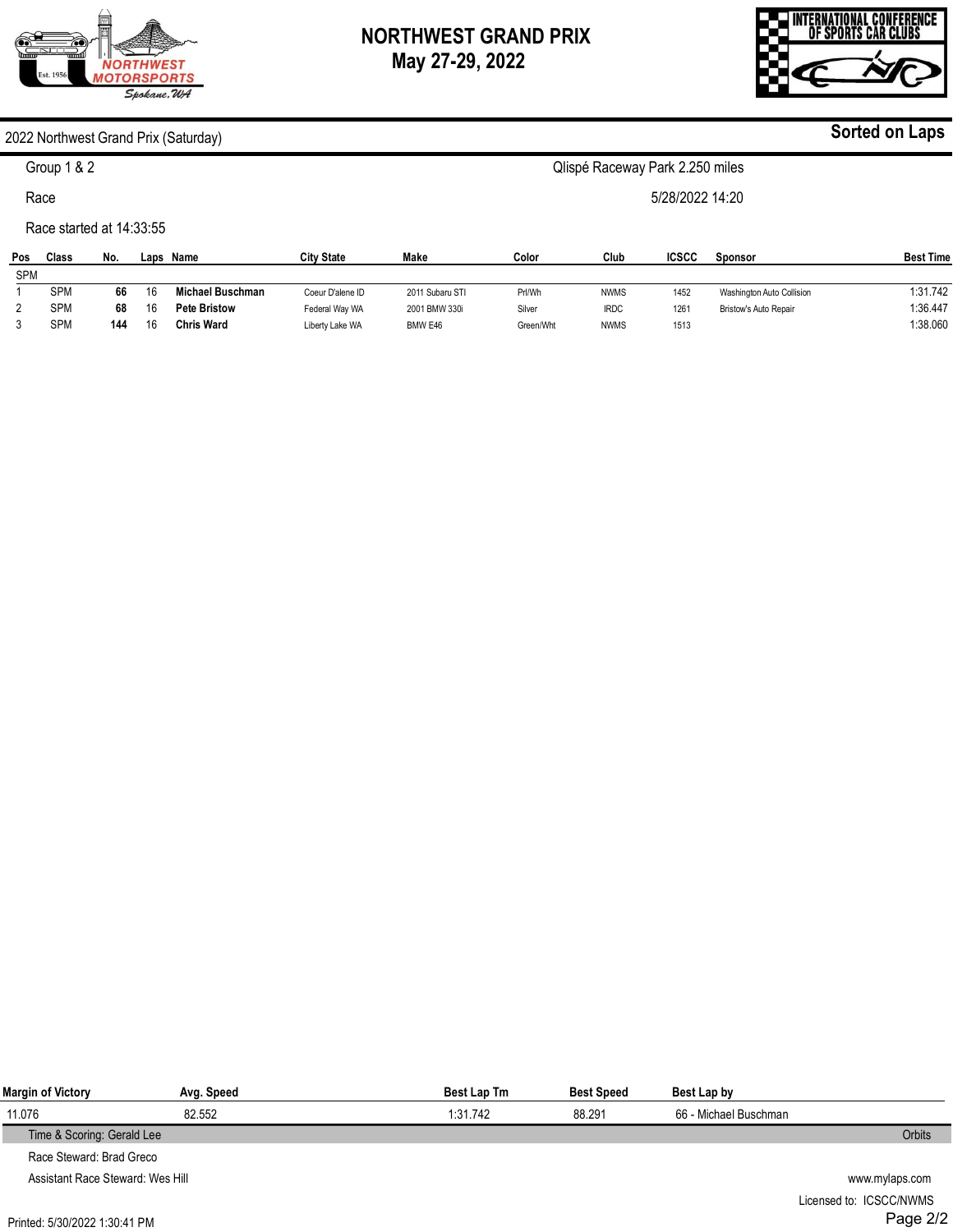# **ORTHWEST MOTORSPORTS** Spokane, WA

### **NORTHWEST GRAND PRIX May 27-29, 2022**

Qlispé Raceway Park 2.250 miles

5/28/2022 13:00



#### 2022 Northwest Grand Prix (Saturday)

Group 4 & 5

Race

Race started at 13:04:06

| Pos             | <b>Class</b>   | No. |    | Laps Name                      | <b>City State</b>      | Make                    | Color         | Club         | <b>ICSCC</b> | Sponsor                                  | <b>Best Time</b> |
|-----------------|----------------|-----|----|--------------------------------|------------------------|-------------------------|---------------|--------------|--------------|------------------------------------------|------------------|
| CT4             |                |     |    |                                |                        |                         |               |              |              |                                          |                  |
| $\mathbf{1}$    | CT4            | 89  | 16 | <b>Bryce Scott</b>             | Spokane WA             | 1991 BMW 325            | Blu/ Blk/Wht  | <b>NWMS</b>  | 1189         | Scott Motorsports / FabTek               | 1:38.287         |
| $\overline{2}$  | CT4            | 67  | 16 | <b>Bruce Mattare</b>           | Coeur d'Alene ID       | 1990 BMW 325i           | Wht/Blk/Grn   | <b>NWMS</b>  | 1494         | Advanced Auto Fabrication                | 1:39.001         |
| 3               | CT4            | 08  | 16 | <b>Andrew Michel</b>           | Sammamish WA           | 1990 BMW 325i           | Green         | <b>IRDC</b>  | 1524         | Redmond Ridge Eye Care Eyes on Sammamish | 1:39.819         |
| 4               | CT4            | 141 | 16 | <b>Rob Johnston</b>            | Abbotsford BC          | 1989 BMW 325i           | Purple        | <b>SCCBC</b> | 1405         | Mr.Noodles/Fresh Gourmet/Mrs.Cubbisons   | 1:40.100         |
| 5               | CT4            | 71  | 16 | <b>Isaiah Dummer</b>           | Woodinville WA         | 1990 BMW E30 Pro3       | White/Blk/Red | <b>IRDC</b>  | 1908         |                                          | 1:40.034         |
| 6               | CT4            | 150 | 16 | <b>Lester Soman</b>            | Garibaldi Highlands BC | 1988 BMW 325i           | <b>RED</b>    | <b>SCCBC</b> | 1602         |                                          | 1:40.201         |
| $\overline{7}$  | CT4            | 69  | 15 | <b>Matthew King</b>            | Mercer Island WA       | 1989 BMW 325is          | Green/gold    | CSCC         | 1715         | King Construction                        | 1:46.947         |
|                 | Not classified |     |    |                                |                        |                         |               |              |              |                                          |                  |
| <b>DNS</b>      | CT4            | 168 |    | <b>Ed Assed</b>                | Coeur D Alene ID       | 1989 BMW 325 is         | White/Red     | <b>NWMS</b>  | 1841         | <b>Assure Painting</b>                   |                  |
| EIP             |                |     |    |                                |                        |                         |               |              |              |                                          |                  |
| $\mathbf{1}$    | EIP            | 162 | 16 | <b>Adam Achepohl</b>           | Monroe OR              | 1987 Porsche 944        | Grey          | CSCC         |              | Gemini Concrete Pumping                  | 1:35.708         |
| 2               | EIP            | 130 | 15 | <b>Adam Harris</b>             | Rathdrum ID            | 1991 BMW 325I           | Grey          | <b>NWMS</b>  | 1926         | Advanced Auto Fabrication                | 1:41.787         |
| GT <sub>1</sub> |                |     |    |                                |                        |                         |               |              |              |                                          |                  |
| $\mathbf{1}$    | GT1            | 42  | 17 | <b>Crellin (Chris) Pauling</b> | Richland WA            | 2006 Chevrolet Corvette | Blue          | <b>IRDC</b>  | 1720         | Berkshire Hathaway HomeServices          | 1:28.614         |
| <b>ITA</b>      |                |     |    |                                |                        |                         |               |              |              |                                          |                  |
| $\mathbf{1}$    | <b>ITA</b>     | 191 | 15 | <b>Brian Anderson</b>          | Battle Ground WA       | 1990 Mazda Miata        | Red           | CSSC         | 1443         | Maximum Effort Racing                    | 1:46.139         |
| <b>NCW</b>      |                |     |    |                                |                        |                         |               |              |              |                                          |                  |
| $\mathbf{1}$    | <b>NCW</b>     | 07  | 15 | <b>Jake Pratt</b>              | Snoqualmie WA          | 1987 BMW 325i           | White         | <b>IRDC</b>  | 1923         |                                          | 1:41.862         |
| $\overline{2}$  | <b>NCW</b>     | 287 | 15 | John Houlihan                  | Seattle WA             | 1989 BMW 325i           | Grey / Orange | <b>IRDC</b>  | 1801         |                                          | 1:45.211         |
| <b>DNF</b>      | <b>NCW</b>     | 110 |    | John Jensen                    | RICHLAND WA            | howe chassis howe       | white         | CSCC         | 1719         |                                          | 1:52.939         |
| SE46            |                |     |    |                                |                        |                         |               |              |              |                                          |                  |
| $\mathbf{1}$    | <b>SE46</b>    | 73  | 17 | <b>Bill Ecker</b>              | Olympia WA             | 2001 BMW 330            | Blues         | <b>IRDC</b>  | 1364         |                                          | 1:35.913         |
| 2               | <b>SE46</b>    | 68  | 17 | <b>Pete Bristow</b>            | Federal Way WA         | 2001 BMW 330i           | Silver        | <b>IRDC</b>  | 1261         | Bristow's Auto Repair                    | 1:35.968         |
| 3               | <b>SE46</b>    | 19  | 16 | <b>Michael Conatore</b>        | <b>Richland WA</b>     | 2001 BMW 330Ci          | Blue          | <b>NWMS</b>  | 1019         | AAF/Zorich Performance                   | 1:36.001         |
| 4               | <b>SE46</b>    | 144 | 16 | <b>Chris Ward</b>              | Liberty Lake WA        | BMW E46                 | Blue/Gray     | <b>NWMS</b>  | 1513         |                                          | 1:37.984         |

| Margin of Victory          | Avg. Speed | <b>Best Lap Tm</b> | <b>Best Speed</b> | Best Lap by                  |               |
|----------------------------|------------|--------------------|-------------------|------------------------------|---------------|
| 1:32.682                   | 88.961     | 1:28.614           | 91.408            | 42 - Crellin (Chris) Pauling |               |
| Time & Scoring: Gerald Lee |            |                    |                   |                              | <b>Orbits</b> |
| Race Steward: Brad Greco   |            |                    |                   |                              |               |

Assistant Race Steward: Wes Hill

**Sorted on Laps**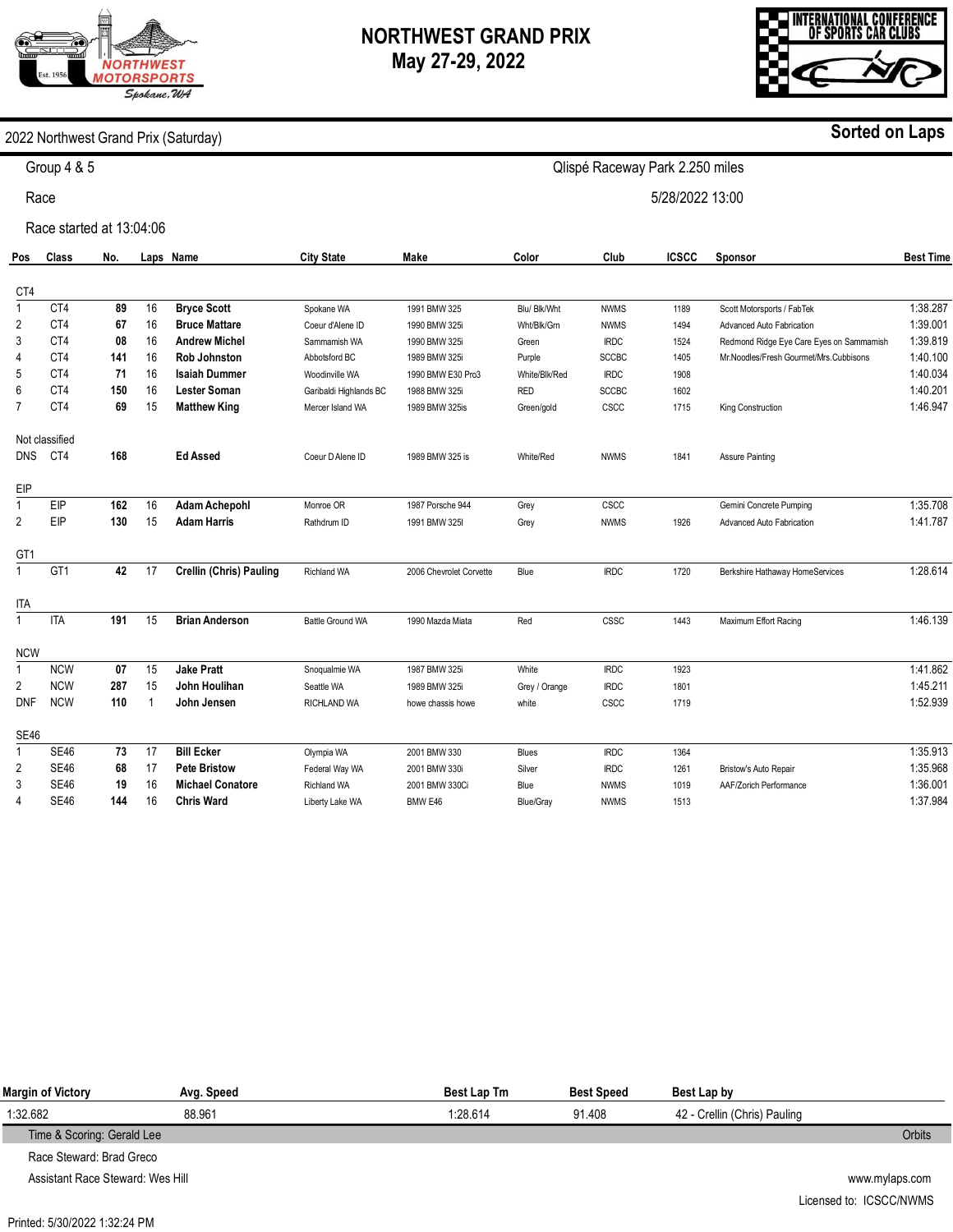# **ORTHWES1 IOTORSPORTS** Spokane, WA

### **NORTHWEST GRAND PRIX May 27-29, 2022**

Qlispé Raceway Park 2.250 miles

5/28/2022 13:40



**Sorted on Laps**

2022 Northwest Grand Prix (Saturday)

Group 3 & 6

Race

Race started at 13:43:18

| Pos            | Class          | No.          |    | Laps Name              | <b>City State</b>      | Make                  | Color           | Club          | <b>ICSCC</b>  | Sponsor                                             | <b>Best Time</b> |
|----------------|----------------|--------------|----|------------------------|------------------------|-----------------------|-----------------|---------------|---------------|-----------------------------------------------------|------------------|
| CC4            |                |              |    |                        |                        |                       |                 |               |               |                                                     |                  |
| $\mathbf{1}$   | CC4            | 777          | 13 | Cem Aykan              | Issaquah WA            | Caterham Caterham     | Red             | <b>ICSCC</b>  | 1734          |                                                     | 1:34.722         |
| 2              | CC4            | 6            | 13 | <b>Bruce Beachman</b>  | Woodinville WA         | Caterham Seven        | Blue            | <b>TC</b>     | 1256          | Beachman Racing                                     | 1:34.432         |
| 3              | CC4            | 42           | 12 | <b>Tom Forsyth</b>     | <b>Kirkland WA</b>     | Caterham Seven        | White           | <b>IRDC</b>   | 1501          | Beachman Racing                                     | 1:35.718         |
| 4              | CC4            | 96           | 12 | <b>Soner Terek</b>     | <b>Kirkland WA</b>     | 2005 Caterham 7       | Blue            | <b>IRDC</b>   | 1906          |                                                     | 1:37.341         |
| СF             |                |              |    |                        |                        |                       |                 |               |               |                                                     |                  |
| $\mathbf{1}$   | <b>CF</b>      | 32           | 13 | R Lawence Bangert      | Issaquah WA            | 1979 Crossle 35F      | Turgo/Wht       | <b>IRDC</b>   | 1332          | R and A Mfg                                         | 1:33.585         |
| FC             |                |              |    |                        |                        |                       |                 |               |               |                                                     |                  |
| $\mathbf{1}$   | <b>FC</b>      | 19           | 13 | <b>Roger Smetaniuk</b> | Calgary AB             | 2004 Mygale SJ-04     | White/Black     | <b>ARCA</b>   | ASN           | OnePLC                                              | 1:23.959         |
| 2              | <b>FC</b>      | 72           | 13 | <b>Stephen Ross</b>    | Calgary AB             | 2008 V Diemen DP-08   | Blue/Orange     | <b>CVRC</b>   | <b>WCMA</b>   | Refine Auto Salon, Chinook Aviation, Reigal Italia, | 1:25.010         |
| 3              | FC             | 04           | 13 | <b>Greg Coffin</b>     | Veradale WA            | 1999 Mygale F2000     | Blue            | <b>NWMS</b>   | <b>SCCA</b>   | <b>Hayes Cages</b>                                  | 1:26.261         |
| 4              | FC             | 3            | 13 | Gavin Aitken           | Victoria BC            | 2003 V.Diemen RF 03   | Blue/Yellow     | <b>SCCBC</b>  | CACC          | RT Autosport, Racetips.TV, XLR8 Racing, MK Tec      | 1:26.231         |
| 5              | <b>FC</b>      |              | 13 | Glenn Woloski          | Garibaldi Highlands BC | 2006 Van Diemen RF06  | Blue/white      | NWR/SCCA      | 2-SCCA Full ( |                                                     | 1:28.600         |
| 6              | FC             | 44           | 13 | Doug Connon            | Calgary AB             | 1997 V Diemen RF97    | Blue            | <b>ARCA</b>   | <b>WCMA</b>   |                                                     | 1:30.262         |
| $\overline{7}$ | <b>FC</b>      | 88           | 12 | <b>Glenn Yuen</b>      | Calgary AB             | 2000 V Diemen RF00    | Red             | <b>WCMA</b>   | <b>WCMA</b>   |                                                     | 1:29.592         |
| 8              | <b>FC</b>      | 55           | 11 | <b>Lawrence Hayes</b>  | Sagle id               | 1986 Argo JM17        | wht/grn/red/yel | <b>SOVREN</b> | n# 1082 Adva  | Hayes Cages, LLC                                    | 1:31.720         |
| <b>DNF</b>     | <b>FC</b>      | 34           |    | Jason Gillen           | Priddis Greens AB      | 2001 V Diemen RF-01   | Blue/Orange     | ARCA          | <b>WCMA</b>   |                                                     | 1:37.291         |
|                | Not classified |              |    |                        |                        |                       |                 |               |               |                                                     |                  |
| <b>DNS</b>     | <b>FC</b>      | $\mathbf{2}$ |    | <b>Dane Babkirk</b>    | Spokane WA             | 1999 Van Diemen FC    | Red             | <b>NWMS</b>   | 1400          | <b>ES3 Creative</b>                                 |                  |
| <b>FM</b>      |                |              |    |                        |                        |                       |                 |               |               |                                                     |                  |
| $\mathbf{1}$   | <b>FM</b>      | 41           | 13 | George Doran           | Spokane WA             | 1999 Formula Mazda    | Blk/Burgandy    | <b>NWMS</b>   | 1041          | Windermere Manito Real Estate                       | 1:29.348         |
| <b>NOW</b>     |                |              |    |                        |                        |                       |                 |               |               |                                                     |                  |
| 1              | <b>NOW</b>     | 67           | 13 | Darcy Morgan           | Calgary AB             | 2008 Van Diemen DP-08 | Red             | <b>ARCA</b>   | <b>WCMA</b>   |                                                     | 1:29.506         |
| 2              | <b>NOW</b>     | 66           | 11 | <b>Tim Morgan</b>      | Calgary AB             | 2008 Van Diemen DP08  | Black           | <b>WCMA</b>   | <b>WCMA</b>   |                                                     | 1:30.567         |

Announcements

Car 66 -- Pass under Yellow (-1 Lap, \$50 Fine) Car 88 -- Pass under Yellow (-1 Lap, \$50 Fine)

| Margin of Victory                | Avg. Speed | <b>Best Lap Tm</b> | <b>Best Speed</b> | Best Lap by          |                |
|----------------------------------|------------|--------------------|-------------------|----------------------|----------------|
| 5.458                            | 64.750     | 1:23.959           | 96.476            | 19 - Roger Smetaniuk |                |
| Time & Scoring: Gerald Lee       |            |                    |                   |                      | <b>Orbits</b>  |
| Race Steward: Brad Greco         |            |                    |                   |                      |                |
| Assistant Race Steward: Wes Hill |            |                    |                   |                      | www.mylaps.com |